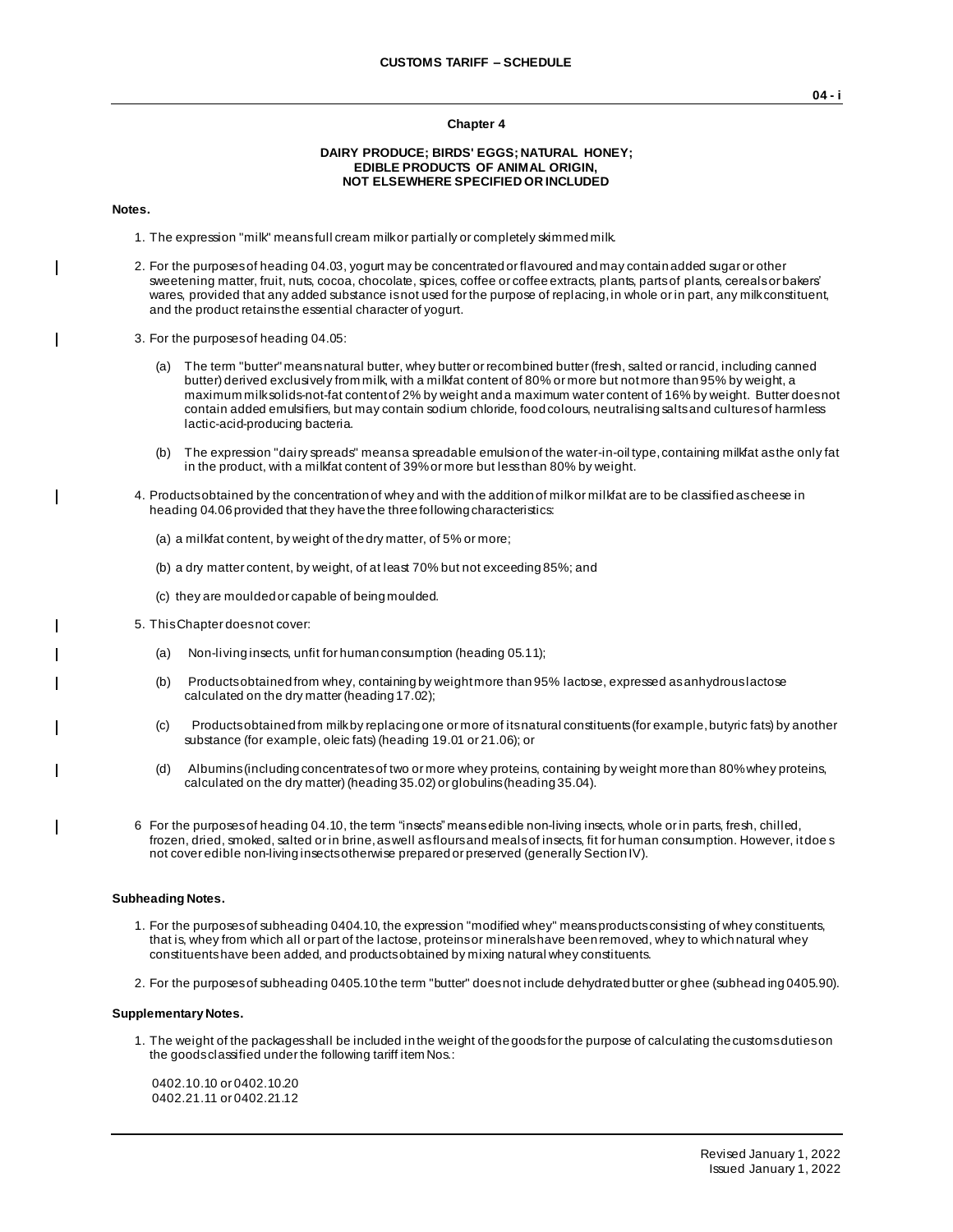0402.29.11 or 0402.29.12 0402.91.10 or 0402.91.20 0402.99.10 or 0402.99.20 0403.90.11 or 0403.90.12 0404.10.21 or 0404.10.22

- 2. For goods classified under tariff item No. 0406.20.11, 0406.20.12, 0406.90.11 or 0406.90.12 and o riginating in Australia, when in packages of a weight not exceeding 1 kg each, the weight of the packages shall be included in the weight of the goods for the purpose of calculating the customs duties on the goods.
- 3. Milk protein substances with a milk protein content of less than 85% by weight, calculated on the dry matter, are classified in tariff item No. 0404.90.10 or 0404.90.20. Milk protein substances with a milk protein content of 85% or more by weight, calculated on the dry matter, are classified in Chapter 35 (subheading 3504.00).

**Statistical Note.** (NB this note does not form part of the *Customs Tariff* legislation.)

1. For the statistical purposes of classification Nos. 0409.00.00.21, 0409.00.00.22, 0409.00.00.23, 0409.00.00.24, 0409.00.00.25 and 0409.00.00.26, the descriptive terms "Extra white", "White", "Golden", "Light amber", "Dark amber" and "Dark", are defined in the Honey Regulations C.R.C., c. 287 made pursuant to the Canada Agricultural Products Act (R.S., 1985, c. 20 (4th Supp.)).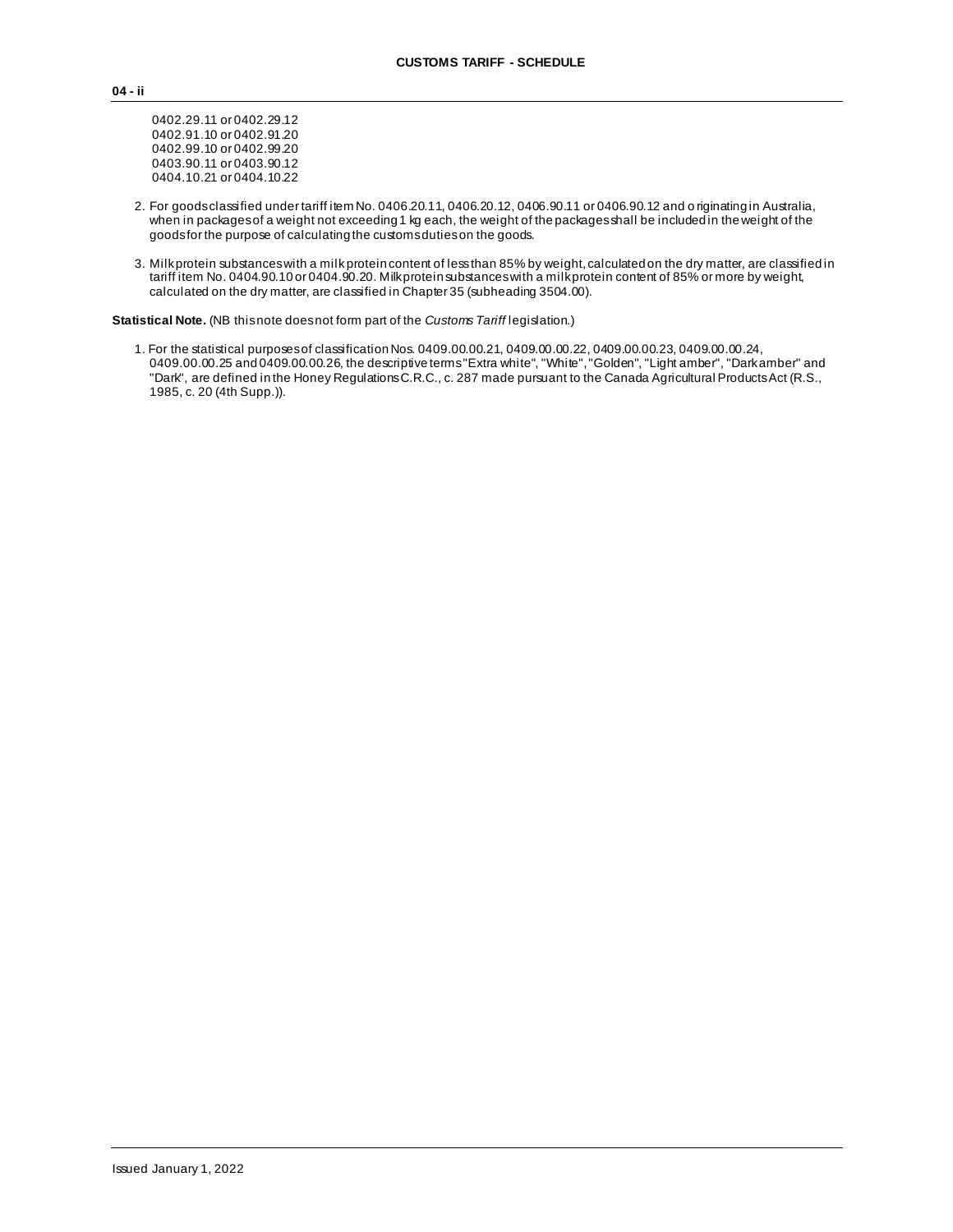| <b>Tariff</b><br><b>SS</b><br>Item | <b>Description of Goods</b>                                                                   | Unit of<br>Meas. | <b>MFN</b><br><b>Tariff</b>                  | <b>Applicable</b><br><b>Preferential Tariffs</b>                                  |
|------------------------------------|-----------------------------------------------------------------------------------------------|------------------|----------------------------------------------|-----------------------------------------------------------------------------------|
| 04.01                              | Milk and cream, not concentrated nor containing added sugar or other<br>sweetening matter.    |                  |                                              |                                                                                   |
| 0401.10                            | -Of a fat content, by weight, not exceeding 1%                                                |                  |                                              |                                                                                   |
|                                    | 0401.10.10 00 - - - Within access commitment                                                  | KGM              | 7.5%                                         | CCCT, LDCT, UST, CT,<br>CRT, PT, JT, CEUT, UAT,<br>CPTPT, UKT: Free<br>GPT: 7.5%  |
|                                    | 0401.10.20 00 - - - Over access commitment                                                    | <b>HLT</b>       | 241% but not<br>less than<br>\$34.50/hl      |                                                                                   |
| 0401.20                            | -Of a fat content, by weight, exceeding 1% but not exceeding 6%                               |                  |                                              |                                                                                   |
|                                    | 0401.20.10 00 - - - Within access commitment                                                  | <b>KGM</b>       | 7.5%                                         | CCCT, LDCT, UST, CT,<br>PT, JT, CEUT, UAT,<br>CPTPT, UKT: Free<br>GPT: 7.5%       |
|                                    | 0401.20.20 00 - - - Over access commitment                                                    | <b>HLT</b>       | 241% but not<br>less than<br>\$34.50/hl      |                                                                                   |
| 0401.40                            | -Of a fat content, by weight, exceeding 6% but not exceeding 10%                              |                  |                                              |                                                                                   |
|                                    | 0401.40.10 00 - - - Within access commitment                                                  | KGM              | 7.5%                                         | CCCT, LDCT, UST, CT,<br>PT, COLT, JT, CEUT,<br>UAT, CPTPT, UKT: Free<br>GPT: 7.5% |
|                                    | 0401.40.20 00 - - - Over access commitment                                                    |                  | KGM 292.5% but not<br>less than<br>\$2.48/kg |                                                                                   |
| 0401.50                            | -Of a fat content, by weight, exceeding 10%                                                   |                  |                                              |                                                                                   |
|                                    | 0401.50.10 00 - - - Within access commitment                                                  | KGM              | 7.5%                                         | CCCT, LDCT, UST, CT,<br>PT, COLT, JT, CEUT,<br>UAT, CPTPT, UKT: Free<br>GPT: 7.5% |
|                                    | 0401.50.20 00 - - - Over access commitment                                                    |                  | KGM 292.5% but not<br>less than<br>\$2.48/kg |                                                                                   |
| 04.02                              | Milk and cream, concentrated or containing added sugar or other<br>sweetening matter.         |                  |                                              |                                                                                   |
| 0402.10                            | -In powder, granules or other solid forms, of a fat content, by weight, not<br>exceeding 1.5% |                  |                                              |                                                                                   |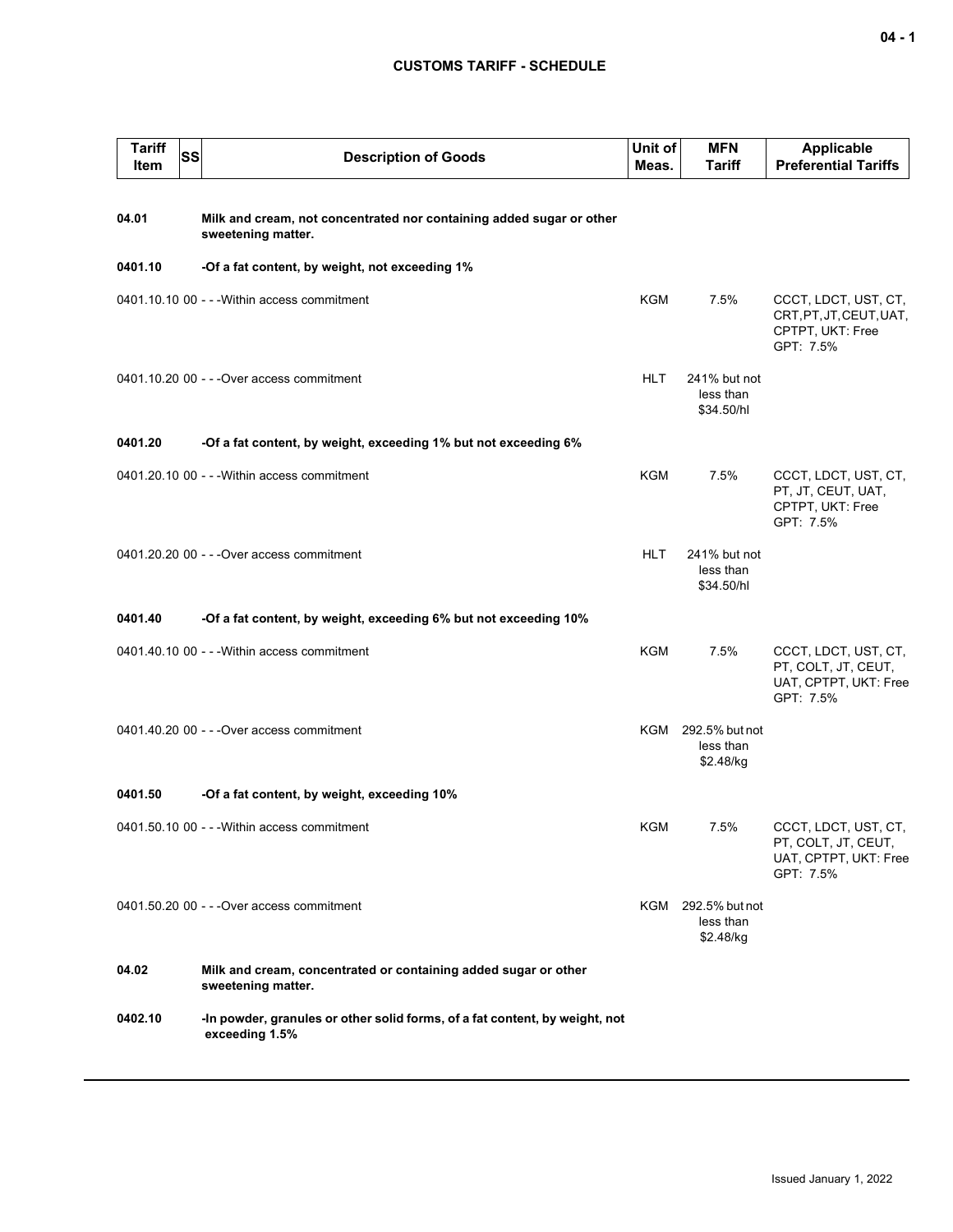| <b>Tariff</b> | SS<br><b>Description of Goods</b>                                                          | Unit of    | <b>MFN</b>                                   | <b>Applicable</b>                                                                           |
|---------------|--------------------------------------------------------------------------------------------|------------|----------------------------------------------|---------------------------------------------------------------------------------------------|
| Item          |                                                                                            | Meas.      | <b>Tariff</b>                                | <b>Preferential Tariffs</b>                                                                 |
|               | 0402.10.10 00 - - - Within access commitment                                               | <b>KGM</b> | $3.32$ ¢/kg                                  | AUT, NZT, CCCT, LDCT,<br>UST, CT, CRT, PT,<br>COLT, JT, PAT, CEUT,<br>UAT, CPTPT, UKT: Free |
|               | 0402.10.20 00 - - - Over access commitment                                                 |            | KGM 201.5% but not<br>less than<br>\$2.01/kg |                                                                                             |
|               | -In powder, granules or other solid forms, of a fat content, by weight,<br>exceeding 1.5%: |            |                                              |                                                                                             |
| 0402.21       | - - Not containing added sugar or other sweetening matter                                  |            |                                              |                                                                                             |
|               | - - - Milk:                                                                                |            |                                              |                                                                                             |
|               | 0402.21.11 00 - - - - Within access commitment                                             | KGM        | $3.32$ ¢/kg                                  | AUT, NZT, CCCT, LDCT,<br>UST, CT, PT, COLT, JT,<br>PAT, CEUT, UAT,<br>CPTPT, UKT: Free      |
|               | 0402.21.12 00 - - - - Over access commitment                                               | KGM        | 243% but not<br>less than<br>\$2.82/kg       |                                                                                             |
|               | ---Cream:                                                                                  |            |                                              |                                                                                             |
|               | 0402.21.21 00 - - - - Within access commitment                                             | <b>KGM</b> | 6.5%                                         | CCCT, LDCT, UST, CT,<br>PT, COLT, JT, PAT,<br>CEUT, UAT, CPTPT,<br>UKT: Free                |
|               | 0402.21.22 00 - - - - Over access commitment                                               |            | KGM 295.5% but not<br>less than<br>\$4.29/kg |                                                                                             |
| 0402.29       | --Other                                                                                    |            |                                              |                                                                                             |
|               | $- -$ Milk:                                                                                |            |                                              |                                                                                             |
|               | 0402.29.11 00 - - - - Within access commitment                                             | KGM        | $3.32$ ¢/kg                                  | AUT, NZT, CCCT, LDCT,<br>UST, CT, PT, COLT, JT,<br>PAT, CEUT, UAT,<br>CPTPT, UKT: Free      |
|               | 0402.29.12 00 - - - - Over access commitment<br>---Cream:                                  | KGM        | 243% but not<br>less than<br>\$2.82/kg       |                                                                                             |
|               |                                                                                            |            |                                              |                                                                                             |
|               | 0402.29.21 00 - - - - Within access commitment                                             | KGM        | 6.5%                                         | CCCT, LDCT, UST, CT,<br>PT, COLT, JT, PAT,<br>CEUT, UAT, CPTPT,<br>UKT: Free                |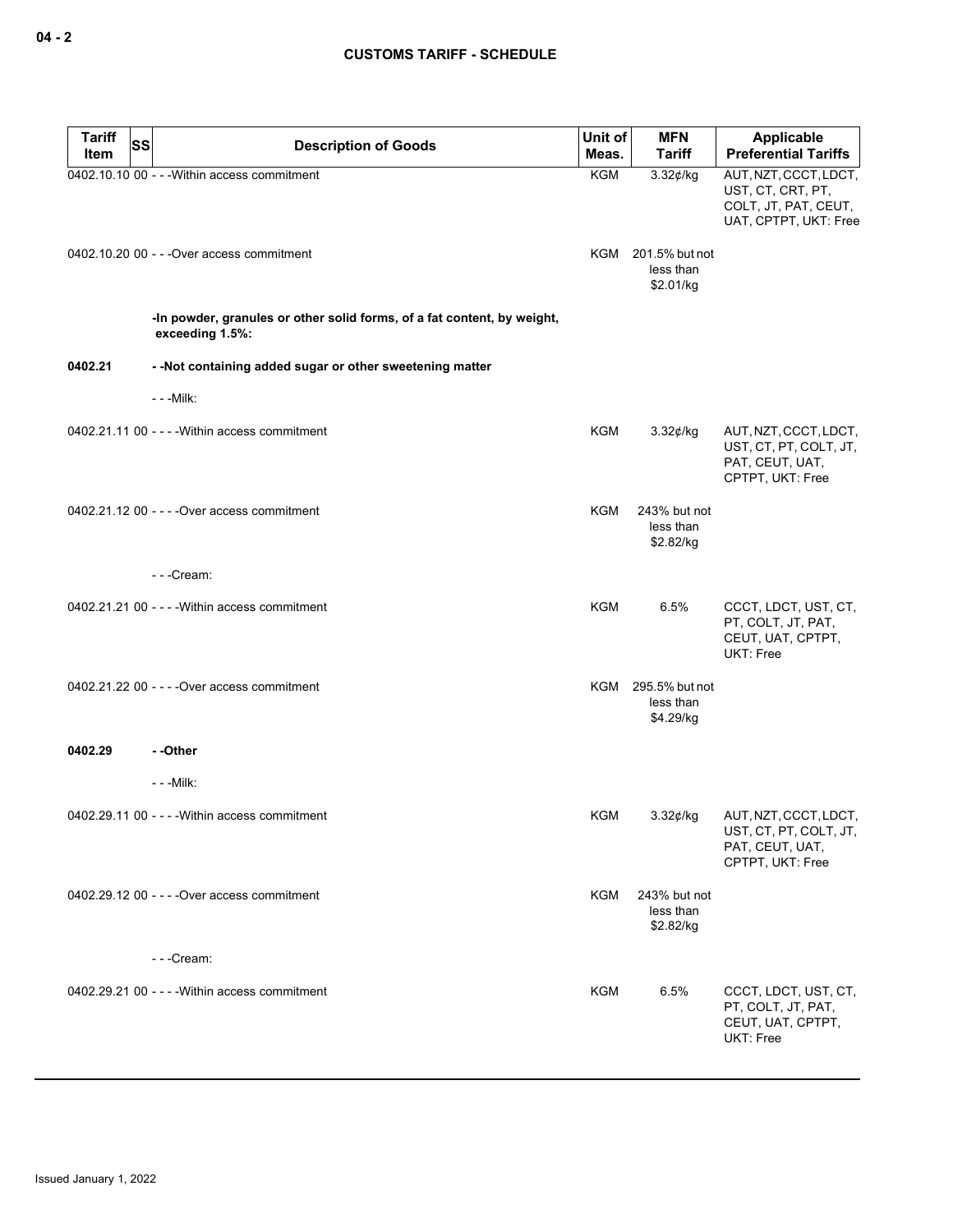| Tariff<br>Item | <b>SS</b> | <b>Description of Goods</b>                                                                                                                                                                                                                                                                                                                         | Unit of<br>Meas. | <b>MFN</b><br><b>Tariff</b>               | <b>Applicable</b><br><b>Preferential Tariffs</b>                                                                      |
|----------------|-----------|-----------------------------------------------------------------------------------------------------------------------------------------------------------------------------------------------------------------------------------------------------------------------------------------------------------------------------------------------------|------------------|-------------------------------------------|-----------------------------------------------------------------------------------------------------------------------|
|                |           | 0402.29.22 00 - - - - Over access commitment                                                                                                                                                                                                                                                                                                        | KGM              | 295.5% but not<br>less than<br>\$4.29/kg  |                                                                                                                       |
|                |           | -Other:                                                                                                                                                                                                                                                                                                                                             |                  |                                           |                                                                                                                       |
| 0402.91        |           | - - Not containing added sugar or other sweetening matter                                                                                                                                                                                                                                                                                           |                  |                                           |                                                                                                                       |
|                |           | 0402.91.10 00 - - - Within access commitment                                                                                                                                                                                                                                                                                                        | KGM              | 2.84¢/kg                                  | CCCT, LDCT, UST, CT,<br>CRT, PT, COLT, JT, PAT,<br>CEUT, UAT, CPTPT,<br>UKT: Free                                     |
|                |           | 0402.91.20 00 - - - Over access commitment                                                                                                                                                                                                                                                                                                          | KGM              | 259% but not<br>less than<br>78.9¢/kg     |                                                                                                                       |
| 0402.99        |           | - -Other                                                                                                                                                                                                                                                                                                                                            |                  |                                           |                                                                                                                       |
|                |           | 0402.99.10 00 - - - Within access commitment                                                                                                                                                                                                                                                                                                        | KGM              | 2.84¢/kg                                  | CCCT, LDCT, UST, CT,<br>CRT, PT, COLT, JT, PAT,<br>CEUT, UAT, CPTPT,<br>UKT: Free<br>AUT: 1.74¢/kg<br>NZT: 1.74¢/kg   |
|                |           | 0402.99.20 00 - - - Over access commitment                                                                                                                                                                                                                                                                                                          | KGM              | 255% but not<br>less than<br>95.1 $¢$ /kg |                                                                                                                       |
| 04.03          |           | Yogurt; buttermilk, curdled milk and cream, kephir and other fermented<br>or acidified milk and cream, whether or not concentrated or containing<br>added sugar or other sweetening matter or flavoured or containing<br>added fruit, nuts or cocoa.                                                                                                |                  |                                           |                                                                                                                       |
|                |           |                                                                                                                                                                                                                                                                                                                                                     |                  |                                           |                                                                                                                       |
| 0403.20        |           | -Yogurt                                                                                                                                                                                                                                                                                                                                             |                  |                                           |                                                                                                                       |
|                |           | 0403.20.10 00 - - -Containing chocolate, spices, coffee or coffee extracts, plants, parts of<br>plants, cereals or bakers' wares, provided that any added substance is not<br>used for the purpose of replacing, in whole or in part, any milk constituent,<br>and the product retains the essential character of yogurt, put up for retail<br>sale | KGM              | Free                                      | CCCT, LDCT, GPT, UST,<br>MXT, CT, CRT, IT, NT,<br>SLT, PT, COLT, JT, PAT,<br>HNT, KRT, CEUT, UAT,<br>CPTPT, UKT: Free |
|                |           | - - - Within access commitment:                                                                                                                                                                                                                                                                                                                     |                  |                                           |                                                                                                                       |

 $\blacksquare$ 

 $\mathbf{I}$  $\mathbf{I}$  $\blacksquare$ 

 $\mathbf{I}$  $\mathbf{I}$  $\mathbf{I}$ 

 $\mathbf{I}$ 

 $\blacksquare$ 

 $\mathbf I$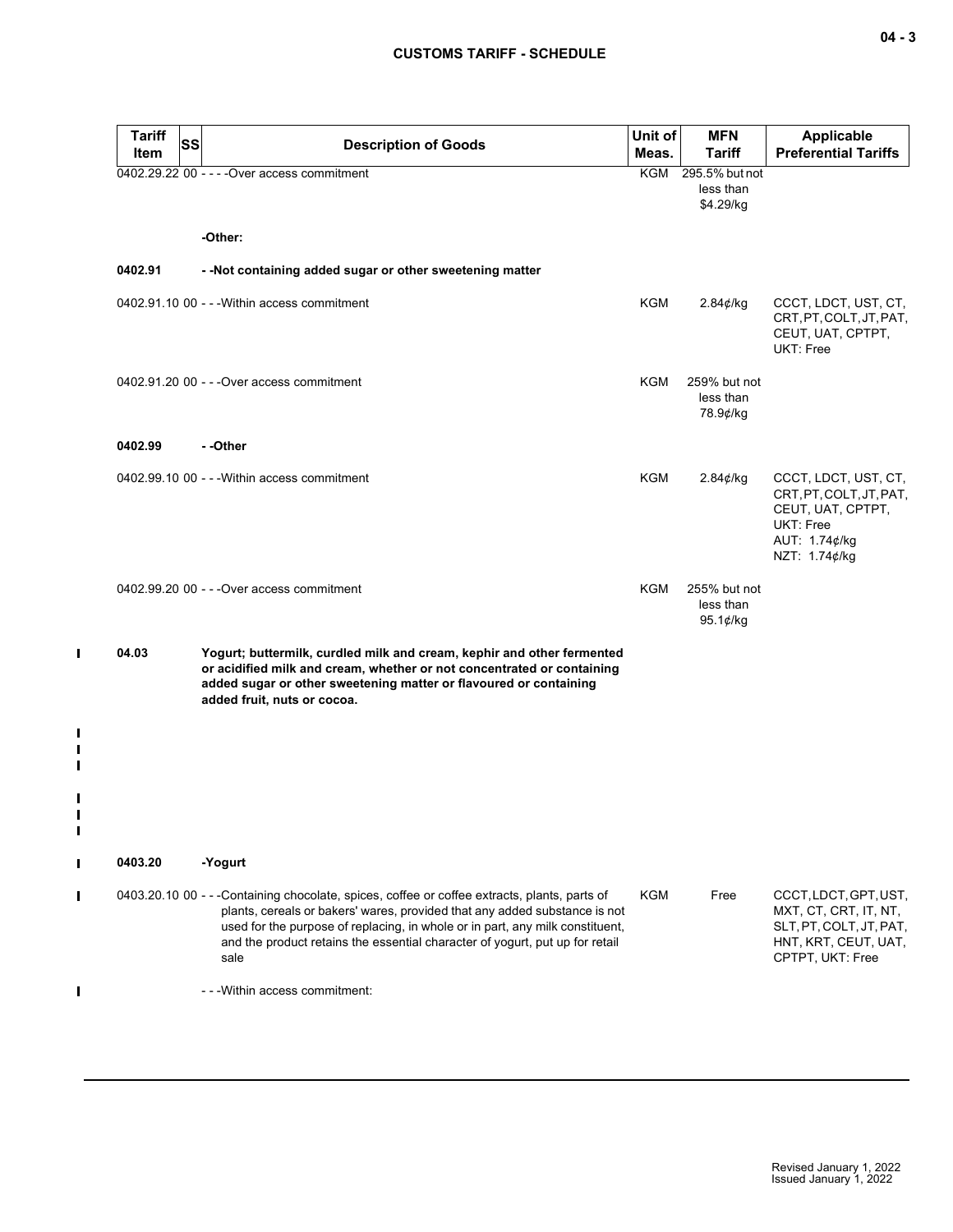| <b>Tariff</b><br><b>Item</b> | <b>SS</b> | <b>Description of Goods</b>                                                                                                                                                                                                                                                                                                                                | Unit of<br>Meas.  | <b>MFN</b><br>Tariff                         | Applicable<br><b>Preferential Tariffs</b>                                                                    |
|------------------------------|-----------|------------------------------------------------------------------------------------------------------------------------------------------------------------------------------------------------------------------------------------------------------------------------------------------------------------------------------------------------------------|-------------------|----------------------------------------------|--------------------------------------------------------------------------------------------------------------|
|                              |           | 0403.20.21 00 - - - -Containing chocolate, spices, coffee or coffee extracts, plants, parts of<br>plants, cereals or bakers' wares, provided that any added substance is<br>not used for the purpose of replacing, in whole or in part, any milk<br>constituent, and the product retains the essential character of yogurt, not<br>put up for retail sale  | <b>KGM</b>        | 6.5%                                         | CCCT, LDCT, UST, CT,<br>CRT, IT, NT, SLT, PT,<br>COLT, JT, PAT, HNT,<br>CEUT, CPTPT,<br>UKT: Free<br>GPT: 5% |
| 0403.20.29                   |           | $--$ Other                                                                                                                                                                                                                                                                                                                                                 |                   | 6.5%                                         | CCCT, LDCT, UST, CT,<br>IT, NT, SLT, PT, COLT,<br>JT, PAT, CEUT, UAT,<br>CPTPT, UKT: Free                    |
|                              |           |                                                                                                                                                                                                                                                                                                                                                            | KGM<br><b>KGM</b> |                                              |                                                                                                              |
|                              |           | - - - Over access commitment:                                                                                                                                                                                                                                                                                                                              |                   |                                              |                                                                                                              |
|                              |           | 0403.20.31 00 - - - - Containing chocolate, spices, coffee or coffee extracts, plants, parts of<br>plants, cereals or bakers' wares, provided that any added substance is<br>not used for the purpose of replacing, in whole or in part, any milk<br>constituent, and the product retains the essential character of yogurt, not<br>put up for retail sale | KGM               | 250.5% but not<br>less than<br>\$2.91/kg     |                                                                                                              |
| 0403.20.39                   |           | $--$ - Other                                                                                                                                                                                                                                                                                                                                               |                   | 237.5% but not<br>less than<br>46.6¢/kg      |                                                                                                              |
|                              |           |                                                                                                                                                                                                                                                                                                                                                            | KGM<br>KGM        |                                              |                                                                                                              |
| 0403.90                      |           | -Other                                                                                                                                                                                                                                                                                                                                                     |                   |                                              |                                                                                                              |
|                              |           | ---Powdered buttermilk:                                                                                                                                                                                                                                                                                                                                    |                   |                                              |                                                                                                              |
|                              |           | 0403.90.11 00 - - - - Within access commitment                                                                                                                                                                                                                                                                                                             | <b>KGM</b>        | $3.32$ ¢/kg                                  | AUT, NZT, CCCT, LDCT,<br>UST, CT, CRT, PT,<br>COLT, JT, PAT, CEUT,<br>UAT, CPTPT, UKT: Free                  |
|                              |           | 0403.90.12 00 - - - - Over access commitment                                                                                                                                                                                                                                                                                                               | KGM               | 208% but not<br>less than<br>\$2.07/kg       |                                                                                                              |
|                              |           | $-$ - - Other:                                                                                                                                                                                                                                                                                                                                             |                   |                                              |                                                                                                              |
|                              |           | 0403.90.91 00 - - - - Within access commitment                                                                                                                                                                                                                                                                                                             | KGM               | 7.5%                                         | CCCT, LDCT, UST, CT,<br>CRT, IT, NT, SLT, PT,<br>COLT, JT, CEUT, UAT,<br>CPTPT, UKT: Free<br>GPT: 7.5%       |
|                              |           | 0403.90.92 00 - - - - Over access commitment                                                                                                                                                                                                                                                                                                               |                   | KGM 216.5% but not<br>less than<br>\$2.15/kg |                                                                                                              |
| 04.04                        |           | Whey, whether or not concentrated or containing added sugar or other<br>sweetening matter; products consisting of natural milk constituents,<br>whether or not containing added sugar or other sweetening matter, not<br>elsewhere specified or included.                                                                                                  |                   |                                              |                                                                                                              |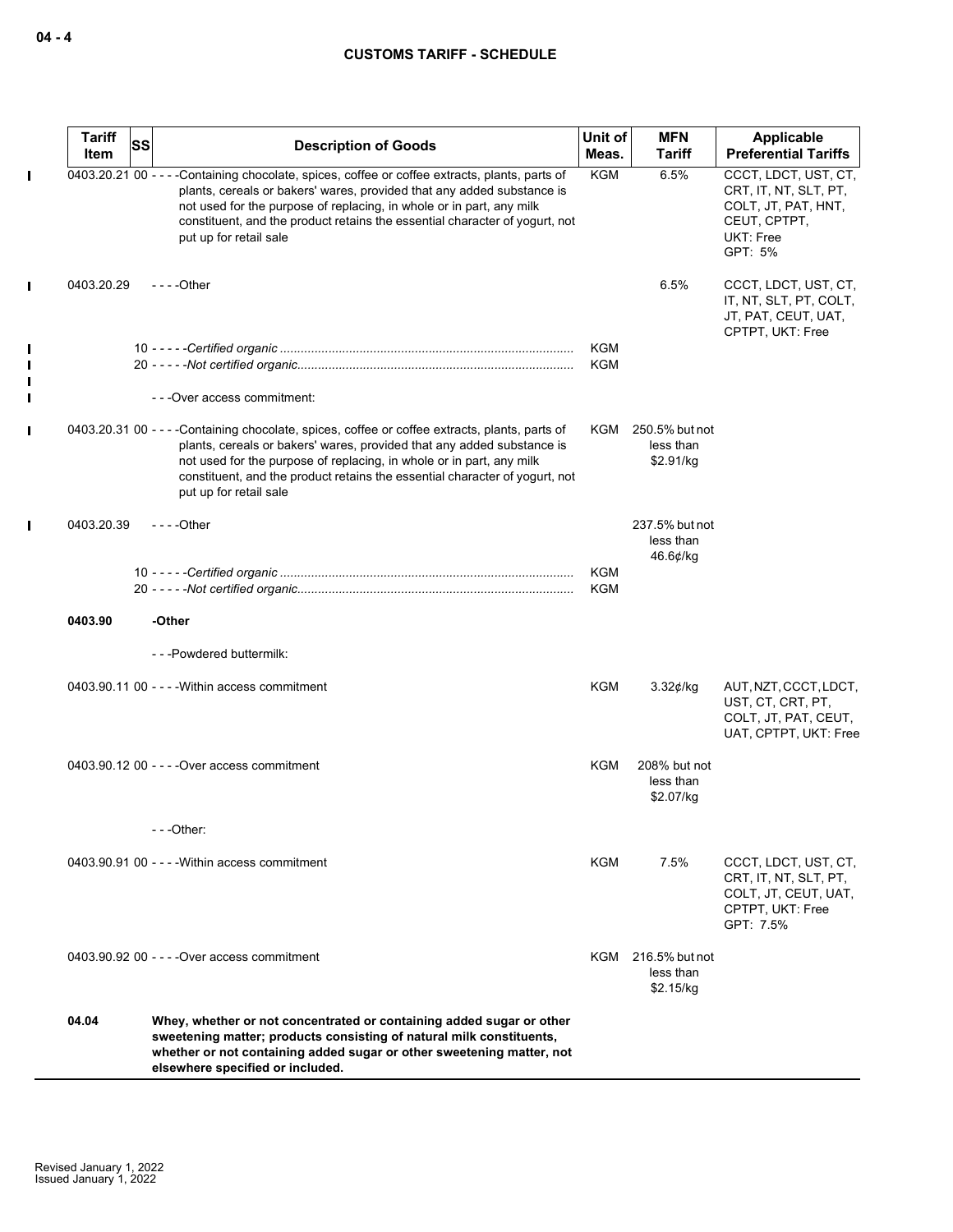| <b>Tariff</b><br><b>Item</b> | <b>SS</b> | <b>Description of Goods</b>                                                                                                                | Unit of<br>Meas.  | <b>MFN</b><br>Tariff                   | <b>Applicable</b><br><b>Preferential Tariffs</b>                                                                 |
|------------------------------|-----------|--------------------------------------------------------------------------------------------------------------------------------------------|-------------------|----------------------------------------|------------------------------------------------------------------------------------------------------------------|
| 0404.10                      |           | -Whey and modified whey, whether or not concentrated or containing<br>added sugar or other sweetening matter                               |                   |                                        |                                                                                                                  |
|                              |           | 0404.10.10 00 - - - Whey protein concentrate                                                                                               | <b>KGM</b>        | $4.94$ e/kg                            | CCCT, LDCT, UST,<br>CIAT, CT, CRT, PT,<br>COLT, JT, PAT, HNT,<br>KRT, CEUT, UAT,<br>UKT: Free<br>CPTPT: 0.82¢/kg |
|                              |           | ---Powdered whey:                                                                                                                          |                   |                                        |                                                                                                                  |
|                              |           | 0404.10.21 00 - - - - Within access commitment                                                                                             | KGM               | $3.32$ ¢/kg                            | CCCT, LDCT, UST,<br>CIAT, CT, CRT, PT,<br>COLT, JT, PAT, CEUT,<br>UAT, CPTPT, UKT: Free                          |
|                              |           | 0404.10.22 00 - - - - Over access commitment                                                                                               | KGM               | 208% but not<br>less than<br>\$2.07/kg | UST: 151% but not less<br>than \$1.50/kg                                                                         |
| 0404.10.90                   |           | $-$ - -Other                                                                                                                               |                   | 11%                                    | CCCT, LDCT, UST,<br>CIAT, CT, CRT, PT, JT,<br>PAT, HNT, KRT, CEUT,<br>UAT, CPTPT, UKT: Free<br>GPT: 11%          |
|                              |           |                                                                                                                                            | KGM<br><b>KGM</b> |                                        |                                                                                                                  |
|                              |           |                                                                                                                                            | KGM               |                                        |                                                                                                                  |
| 0404.90                      |           | -Other                                                                                                                                     |                   |                                        |                                                                                                                  |
| 0404.90.10                   |           | - - - Within access commitment                                                                                                             |                   | 3%                                     | CCCT, LDCT, UST, CT,<br>CRT, SLT, PT, COLT, JT,<br>PAT, CEUT, UAT,<br>CPTPT, UKT: Free                           |
|                              |           | -----Blended dairy powder:<br>11 - - - - - - Containing, by weight, more than 50% skimmed milk powder                                      | KGM               |                                        |                                                                                                                  |
|                              |           | 12 - - - - - - Containing, by weight, more than 50% whey powder                                                                            | KGM               |                                        |                                                                                                                  |
|                              |           |                                                                                                                                            | KGM<br>KGM        |                                        |                                                                                                                  |
| 0404.90.20                   |           | - - - Over access commitment                                                                                                               |                   | 270% but not<br>less than<br>\$3.15/kg |                                                                                                                  |
|                              |           | -----Blended dairy powder:                                                                                                                 |                   |                                        |                                                                                                                  |
|                              |           | 11 - - - - - - Containing, by weight, more than 50% skimmed milk powder<br>12 - - - - - - Containing, by weight, more than 50% whey powder | KGM<br><b>KGM</b> |                                        |                                                                                                                  |
|                              |           |                                                                                                                                            | <b>KGM</b>        |                                        |                                                                                                                  |
|                              |           |                                                                                                                                            | <b>KGM</b>        |                                        |                                                                                                                  |
| 04.05                        |           | Butter and other fats and oils derived from milk; dairy spreads.                                                                           |                   |                                        |                                                                                                                  |
| 0405.10                      |           | -Butter                                                                                                                                    |                   |                                        |                                                                                                                  |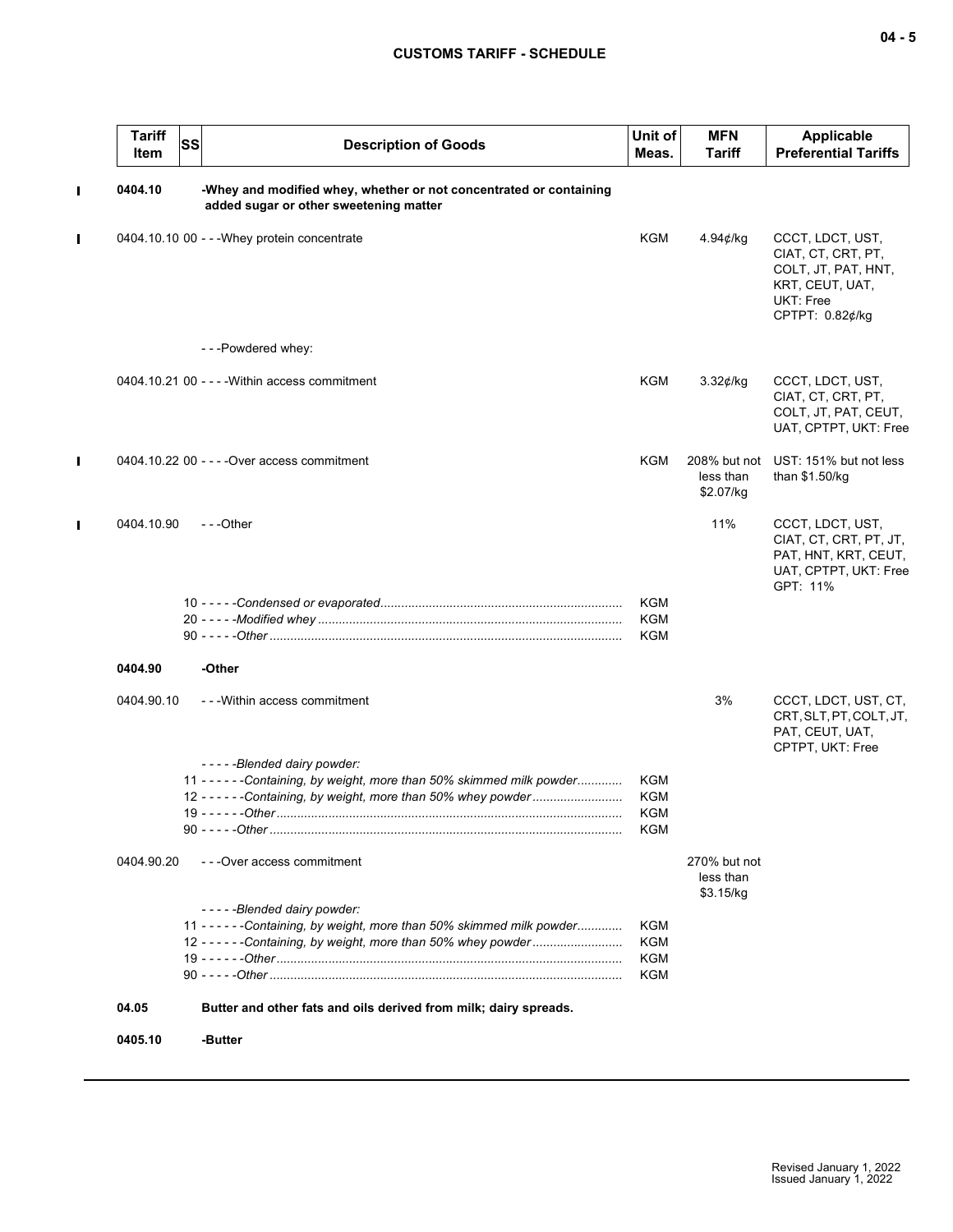| <b>Tariff</b> | <b>SS</b><br><b>Description of Goods</b>                              | Unit of                  | <b>MFN</b>                                   | <b>Applicable</b>                                                                           |
|---------------|-----------------------------------------------------------------------|--------------------------|----------------------------------------------|---------------------------------------------------------------------------------------------|
| Item          |                                                                       | Meas.                    | <b>Tariff</b>                                | <b>Preferential Tariffs</b>                                                                 |
|               | 0405.10.10 00 - - - Within access commitment                          | <b>KGM</b>               | 11.38¢/kg                                    | AUT, NZT, CCCT, LDCT,<br>UST, CT, PT, COLT, JT,<br>PAT, CEUT, UAT,<br>CPTPT, UKT: Free      |
|               | 0405.10.20 00 - - - Over access commitment                            |                          | KGM 298.5% but not<br>less than<br>\$4.00/kg |                                                                                             |
| 0405.20       | -Dairy spreads                                                        |                          |                                              |                                                                                             |
|               | 0405.20.10 00 - - - Within access commitment                          | KGM                      | 7%                                           | CCCT, LDCT, UST, CT,<br>SLT, PT, JT, CEUT, UAT,<br>CPTPT, UKT: Free<br>GPT: 7%              |
|               | 0405.20.20 00 - - - Over access commitment                            |                          | KGM 274.5% but not<br>less than<br>\$2.88/kg |                                                                                             |
| 0405.90       | -Other                                                                |                          |                                              |                                                                                             |
|               | 0405.90.10 00 - - - Within access commitment                          | <b>KGM</b>               | 7.5%                                         | CCCT, LDCT, UST, CT,<br>CRT.PT.JT.PAT.CEUT.<br>UAT, CPTPT, UKT: Free<br>GPT: 7.5%           |
|               | 0405.90.20 00 - - - Over access commitment                            |                          | KGM 313.5% but not<br>less than<br>\$5.12/kg |                                                                                             |
| 04.06         | Cheese and curd.                                                      |                          |                                              |                                                                                             |
| 0406.10       | -Fresh (unripened or uncured) cheese, including whey cheese, and curd |                          |                                              |                                                                                             |
| 0406.10.10    | - - - Within access commitment                                        |                          | 3.32¢/kg                                     | NZT, CCCT, LDCT, UST,<br>CT, IT, PT, COLT, JT,<br>PAT, CEUT, UAT,<br>CPTPT, UKT: Free       |
|               | 10 - - - - - Cream cheese, excluding whey and buttermilk cheese       | <b>KGM</b><br><b>KGM</b> |                                              |                                                                                             |
|               | 0406.10.20 00 - - - Over access commitment                            |                          | KGM 245.5% but not<br>less than<br>\$4.52/kg |                                                                                             |
| 0406.20       | -Grated or powdered cheese, of all kinds                              |                          |                                              |                                                                                             |
|               | ---Cheddar and Cheddar types:                                         |                          |                                              |                                                                                             |
| 0406.20.11    | - - - - Within access commitment                                      |                          | $2.84$ ¢/kg                                  | AUT, NZT, CCCT, LDCT,<br>UST, CT, CRT, PT,<br>COLT, JT, PAT, CEUT,<br>UAT, CPTPT, UKT: Free |
|               |                                                                       | <b>KGM</b>               |                                              |                                                                                             |
|               |                                                                       | KGM                      |                                              |                                                                                             |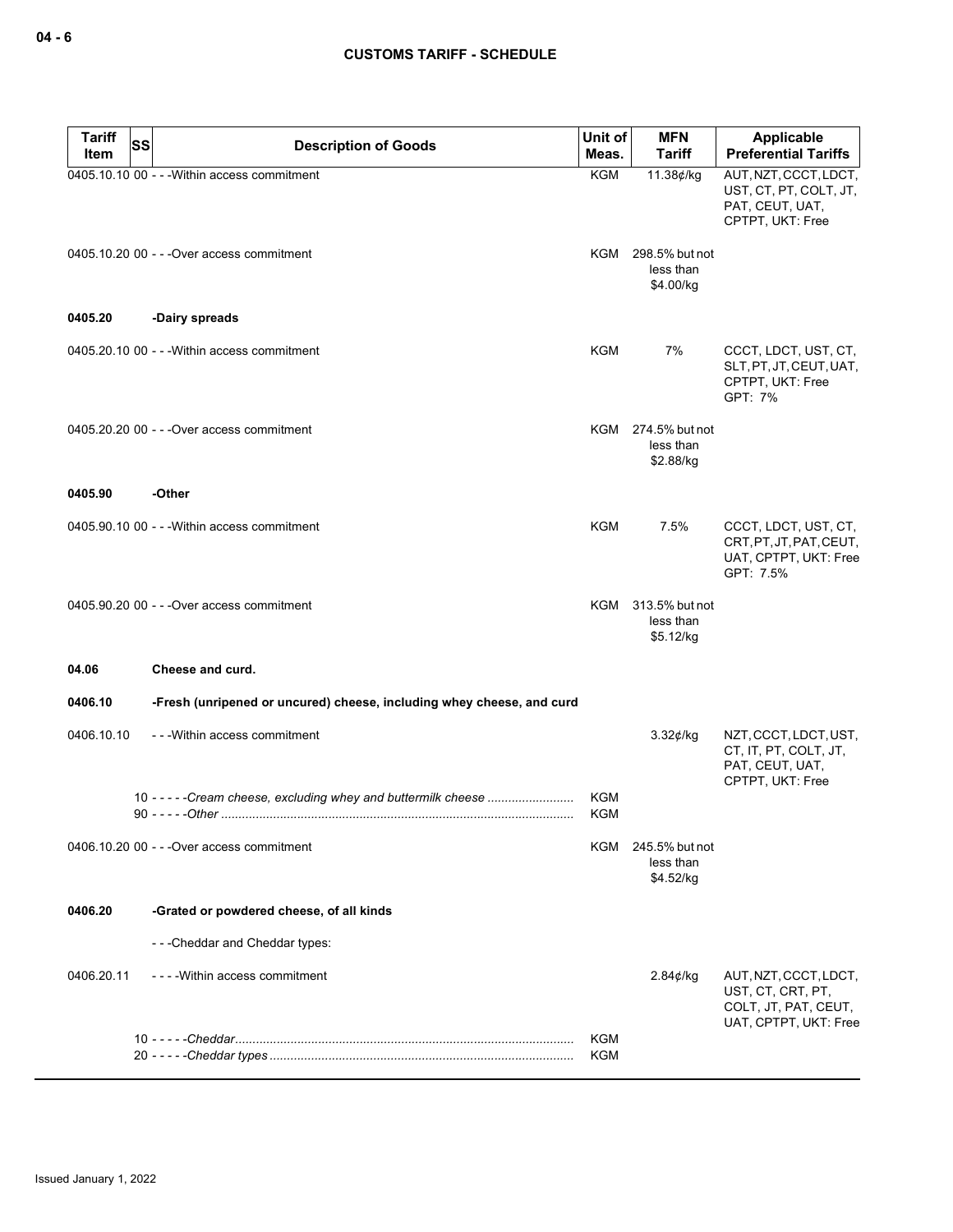| <b>Tariff</b><br>Item | SS | <b>Description of Goods</b>                                                                 | Unit of<br>Meas. | <b>MFN</b><br><b>Tariff</b>                  | <b>Applicable</b><br><b>Preferential Tariffs</b>                                            |
|-----------------------|----|---------------------------------------------------------------------------------------------|------------------|----------------------------------------------|---------------------------------------------------------------------------------------------|
|                       |    | 0406.20.12 00 - - - - Over access commitment                                                |                  | KGM 245.5% but not<br>less than<br>\$3.58/kg |                                                                                             |
|                       |    | $-$ - -Other:                                                                               |                  |                                              |                                                                                             |
| 0406.20.91            |    | ----Within access commitment                                                                |                  | $3.32$ ¢/kg                                  | NZT, CCCT, LDCT, UST,<br>CT, PT, COLT, JT, PAT,<br>CEUT, UAT, CPTPT,<br>UKT: Free           |
|                       |    |                                                                                             | KGM              |                                              |                                                                                             |
|                       |    |                                                                                             | KGM<br>KGM       |                                              |                                                                                             |
|                       |    |                                                                                             |                  |                                              |                                                                                             |
|                       |    | 0406.20.92 00 - - - - Over access commitment                                                |                  | KGM 245.5% but not<br>less than<br>\$5.11/kg |                                                                                             |
| 0406.30               |    | -Processed cheese, not grated or powdered                                                   |                  |                                              |                                                                                             |
| 0406.30.10            |    | --- Within access commitment                                                                |                  | $3.32$ ¢/kg                                  | NZT, CCCT, LDCT, UST,<br>CT, SLT, PT, COLT, JT,<br>PAT, CEUT, UAT,<br>CPTPT, UKT: Free      |
|                       |    | -----Cheddar and cheddar types:                                                             |                  |                                              |                                                                                             |
|                       |    |                                                                                             | KGM<br>KGM       |                                              |                                                                                             |
|                       |    |                                                                                             | KGM              |                                              |                                                                                             |
|                       |    |                                                                                             | <b>KGM</b>       |                                              |                                                                                             |
|                       |    |                                                                                             | KGM              |                                              |                                                                                             |
|                       |    | 0406.30.20 00 - - - Over access commitment                                                  | KGM              | 245.5% but not<br>less than<br>\$4.34/kg     |                                                                                             |
| 0406.40               |    | -Blue-veined cheese and other cheese containing veins produced by<br>Penicillium roqueforti |                  |                                              |                                                                                             |
|                       |    | 0406.40.10 00 - - - Within access commitment                                                | KGM              | $3.32$ ¢/kg                                  | NZT, CCCT, LDCT, UST,<br>CT, CRT, PT, COLT, JT,<br>PAT, CEUT, UAT,<br>CPTPT, UKT: Free      |
|                       |    | 0406.40.20 00 - - - Over access commitment                                                  |                  | KGM 245.5% but not<br>less than<br>\$5.33/kg |                                                                                             |
| 0406.90               |    | -Other cheese                                                                               |                  |                                              |                                                                                             |
|                       |    | - - - Cheddar and Cheddar types:                                                            |                  |                                              |                                                                                             |
|                       |    | - - - - Within access commitment                                                            |                  |                                              |                                                                                             |
| 0406.90.11            |    |                                                                                             |                  | 2.84¢/kg                                     | AUT, NZT, CCCT, LDCT,<br>UST, CT, PT, COLT, JT,<br>PAT, HNT, CEUT, UAT,<br>CPTPT, UKT: Free |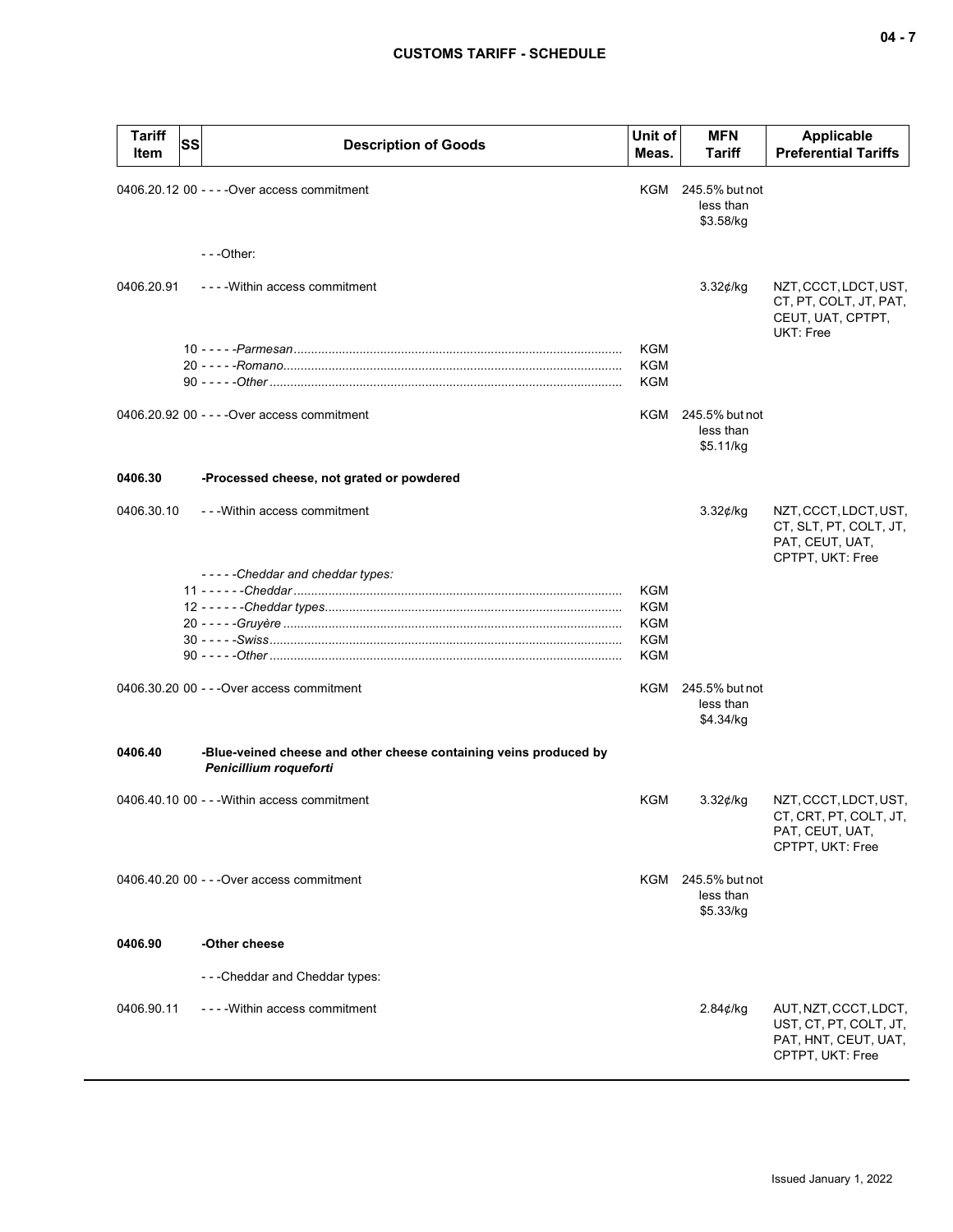| <b>Tariff</b><br>Item | SS | <b>Description of Goods</b>                  | Unit of<br>Meas.                | <b>MFN</b><br>Tariff                     | <b>Applicable</b><br><b>Preferential Tariffs</b>                                  |
|-----------------------|----|----------------------------------------------|---------------------------------|------------------------------------------|-----------------------------------------------------------------------------------|
|                       |    |                                              | <b>KGM</b>                      |                                          |                                                                                   |
|                       |    | $---$ Cheddartypes:                          | <b>KGM</b><br><b>KGM</b>        |                                          |                                                                                   |
|                       |    | 0406.90.12 00 - - - - Over access commitment | KGM                             | 245.5% but not<br>less than<br>\$3.53/kg |                                                                                   |
|                       |    | ---Camembert and Camembert types:            |                                 |                                          |                                                                                   |
| 0406.90.21            |    | - - - - Within access commitment             |                                 | 3.32¢/kg                                 | NZT, CCCT, LDCT, UST,<br>CT, PT, COLT, JT, PAT,<br>CEUT, UAT, CPTPT,<br>UKT: Free |
|                       |    |                                              | <b>KGM</b><br><b>KGM</b>        |                                          |                                                                                   |
|                       |    | 0406.90.22 00 - - - - Over access commitment | KGM                             | 245.5% but not<br>less than<br>\$5.78/kg |                                                                                   |
|                       |    | ---Brie and Brie types:                      |                                 |                                          |                                                                                   |
| 0406.90.31            |    | ---- Within access commitment                |                                 | $3.32$ ¢/kg                              | NZT, CCCT, LDCT, UST,<br>CT, PT, COLT, JT, PAT,<br>CEUT, UAT, CPTPT,<br>UKT: Free |
|                       |    |                                              | KGM<br><b>KGM</b>               |                                          |                                                                                   |
|                       |    | 0406.90.32 00 - - - - Over access commitment | KGM                             | 245.5% but not<br>less than<br>\$5.50/kg |                                                                                   |
|                       |    | ---Gouda and Gouda types:                    |                                 |                                          |                                                                                   |
| 0406.90.41            |    | - - - - Within access commitment             |                                 | $3.32$ ¢/kg                              | NZT, CCCT, LDCT, UST,<br>CT, PT, COLT, JT, PAT,<br>CEUT, UAT, CPTPT,<br>UKT: Free |
|                       |    |                                              | KGM<br><b>KGM</b><br><b>KGM</b> |                                          |                                                                                   |
|                       |    | 0406.90.42 00 - - - - Over access commitment | KGM                             | 245.5% but not<br>less than<br>\$4.23/kg |                                                                                   |
|                       |    | - - - Provolone and Provolone types:         |                                 |                                          |                                                                                   |
| 0406.90.51            |    | ---- Within access commitment                |                                 | 3.32¢/kg                                 | NZT, CCCT, LDCT, UST,<br>CT, PT, COLT, JT, PAT,<br>CEUT, UAT, CPTPT,<br>UKT: Free |
|                       |    |                                              | KGM                             |                                          |                                                                                   |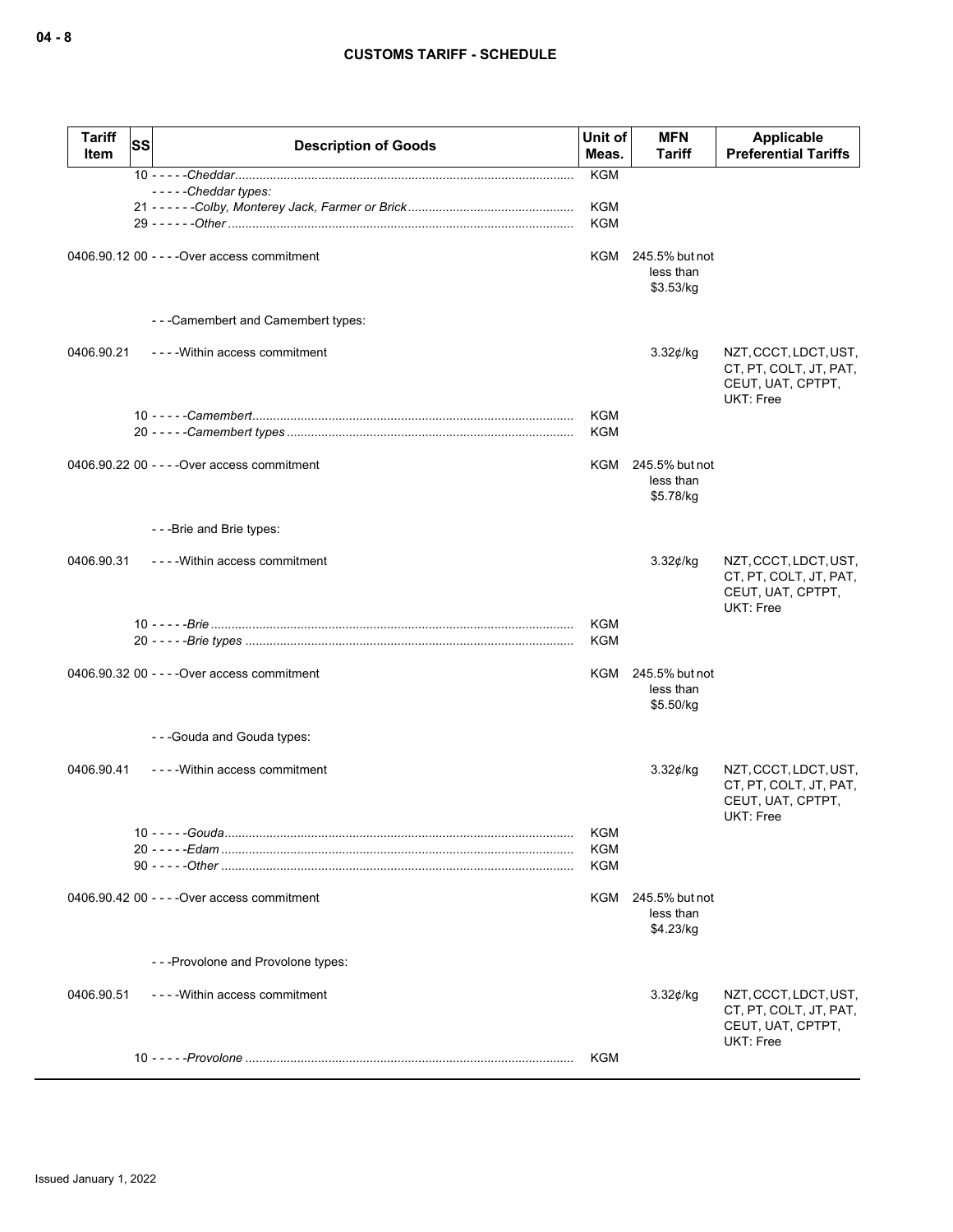| <b>Tariff</b><br>Item | SS | <b>Description of Goods</b>                             | Unit of<br>Meas.         | <b>MFN</b><br>Tariff                         | <b>Applicable</b><br><b>Preferential Tariffs</b>                                       |
|-----------------------|----|---------------------------------------------------------|--------------------------|----------------------------------------------|----------------------------------------------------------------------------------------|
|                       |    |                                                         | <b>KGM</b>               |                                              |                                                                                        |
|                       |    | 0406.90.52 00 - - - - Over access commitment            | KGM                      | 245.5% but not<br>less than<br>\$5.08/kg     |                                                                                        |
|                       |    | - - - Mozzarella and Mozzarella types:                  |                          |                                              |                                                                                        |
|                       |    | 0406.90.61 00 - - - - Within access commitment          | KGM                      | 3.32¢/kg                                     | NZT, CCCT, LDCT, UST,<br>CT, PT, COLT, JT, PAT,<br>HNT, CEUT, UAT,<br>CPTPT, UKT: Free |
|                       |    | 0406.90.62 00 - - - - Over access commitment            |                          | KGM 245.5% but not<br>less than<br>\$3.53/kg |                                                                                        |
|                       |    | - - - Swiss/Emmental and Swiss/Emmental types:          |                          |                                              |                                                                                        |
| 0406.90.71            |    | ----Within access commitment                            |                          | $3.32$ ¢/kg                                  | NZT, CCCT, LDCT, UST,<br>CT, SLT, PT, COLT, JT,<br>PAT, CEUT, UAT,<br>CPTPT, UKT: Free |
|                       |    |                                                         | <b>KGM</b>               |                                              |                                                                                        |
|                       |    |                                                         | <b>KGM</b>               |                                              |                                                                                        |
|                       |    |                                                         | <b>KGM</b>               |                                              |                                                                                        |
|                       |    |                                                         | <b>KGM</b><br><b>KGM</b> |                                              |                                                                                        |
|                       |    |                                                         |                          |                                              |                                                                                        |
|                       |    | 0406.90.72 00 - - - - Over access commitment            |                          | KGM 245.5% but not<br>less than<br>\$4.34/kg |                                                                                        |
|                       |    | ---Gruyère and Gruyère types:                           |                          |                                              |                                                                                        |
| 0406.90.81            |    | ---- Within access commitment                           |                          | $3.32$ ¢/kg                                  | NZT, CCCT, LDCT, UST,<br>CT, SLT, PT, COLT, JT,<br>PAT, CEUT, UAT,<br>CPTPT, UKT: Free |
|                       |    |                                                         | KGM                      |                                              |                                                                                        |
|                       |    |                                                         | KGM                      |                                              |                                                                                        |
|                       |    | 0406.90.82 00 - - - - Over access commitment            |                          | KGM 245.5% but not<br>less than<br>\$5.26/kg |                                                                                        |
|                       |    | $- -$ Other:                                            |                          |                                              |                                                                                        |
| 0406.90.91            |    | ----Havarti and Havarti types, within access commitment |                          | $3.32$ ¢/kg                                  | NZT, CCCT, LDCT, UST,<br>CT, PT, COLT, JT, PAT,<br>CEUT, UAT, CPTPT,<br>UKT: Free      |
|                       |    |                                                         | <b>KGM</b>               |                                              |                                                                                        |
|                       |    |                                                         | <b>KGM</b>               |                                              |                                                                                        |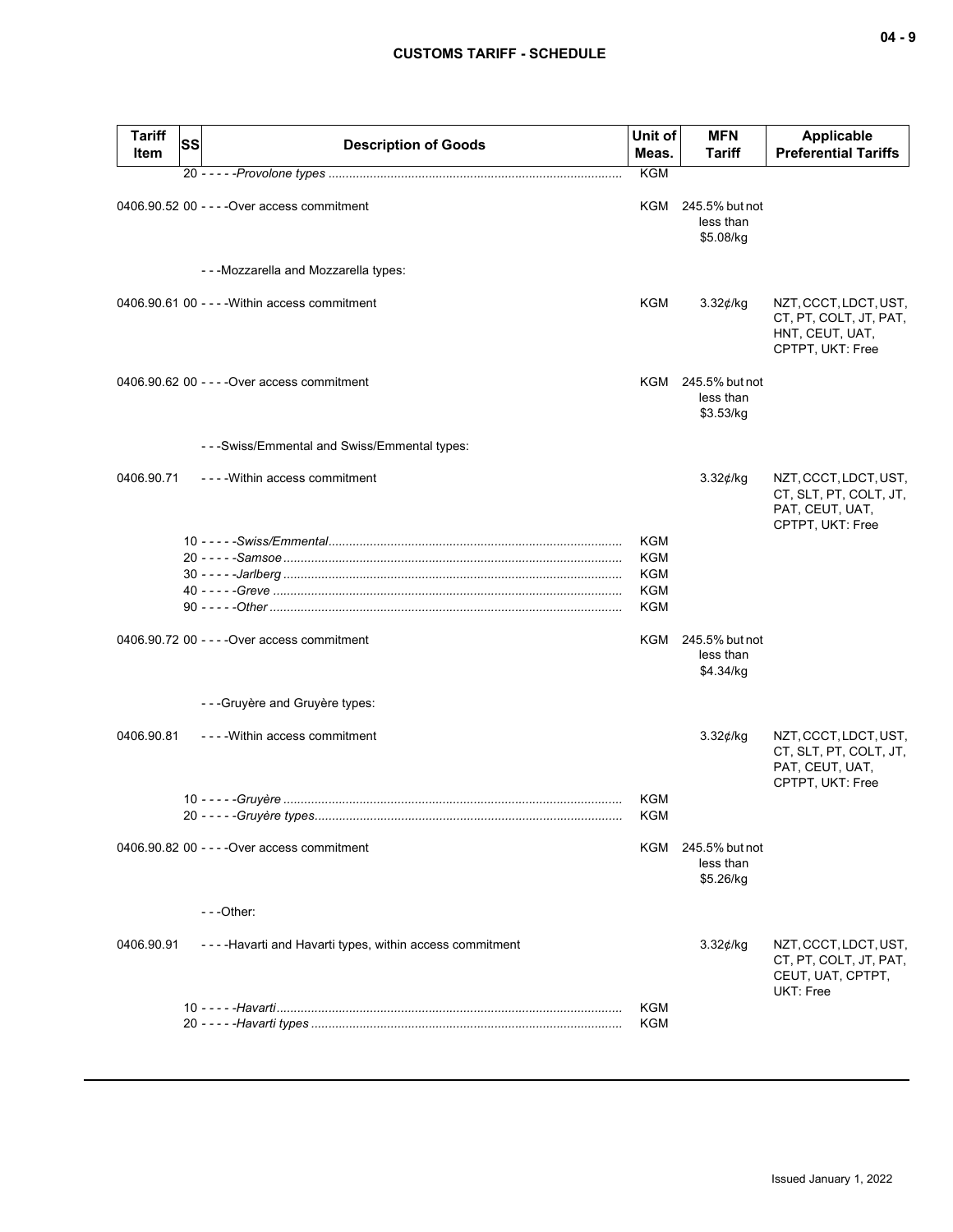| <b>Tariff</b> | SS<br><b>Description of Goods</b>                                         | Unit of<br>Meas. | MFN<br>Tariff                                | Applicable<br><b>Preferential Tariffs</b>                                              |
|---------------|---------------------------------------------------------------------------|------------------|----------------------------------------------|----------------------------------------------------------------------------------------|
| Item          |                                                                           |                  |                                              |                                                                                        |
|               | 0406.90.92 00 - - - - Havarti and Havarti types, over access commitment   |                  | KGM 245.5% but not<br>less than<br>\$4.34/kg |                                                                                        |
| 0406.90.93    | ----Parmesan and Parmesan types, within access commitment                 |                  | $3.32$ ¢/kg                                  | NZT, CCCT, LDCT, UST,<br>CT, PT, COLT, JT, PAT,<br>CEUT, UAT, CPTPT,<br>UKT: Free      |
|               |                                                                           | <b>KGM</b>       |                                              |                                                                                        |
|               |                                                                           | <b>KGM</b>       |                                              |                                                                                        |
|               |                                                                           |                  |                                              |                                                                                        |
|               | 0406.90.94 00 - - - - Parmesan and Parmesan types, over access commitment | KGM              | 245.5% but not<br>less than<br>\$5.08/kg     |                                                                                        |
| 0406.90.95    | ----Romano and Romano types, within access commitment                     |                  | 3.32¢/kg                                     | NZT, CCCT, LDCT, UST,<br>CT, PT, COLT, JT, PAT,<br>CEUT, UAT, CPTPT,<br>UKT: Free      |
|               |                                                                           | <b>KGM</b>       |                                              |                                                                                        |
|               |                                                                           | <b>KGM</b>       |                                              |                                                                                        |
|               | 0406.90.96 00 - - - - Romano and Romano types, over access commitment     | KGM              | 245.5% but not<br>less than<br>\$5.15/kg     |                                                                                        |
| 0406.90.98    | ----Other, within access commitment                                       |                  | $3.32$ ¢/kg                                  | NZT, CCCT, LDCT, UST,<br>CT, SLT, PT, COLT, JT,<br>PAT, CEUT, UAT,<br>CPTPT, UKT: Free |
|               |                                                                           | <b>KGM</b>       |                                              |                                                                                        |
|               |                                                                           | KGM              |                                              |                                                                                        |
|               |                                                                           | KGM              |                                              |                                                                                        |
|               |                                                                           | <b>KGM</b>       |                                              |                                                                                        |
|               |                                                                           | <b>KGM</b>       |                                              |                                                                                        |
|               | $0406.90.99 00 - - -$ - Other, over access commitment                     | KGM              | 245.5% but not<br>less than<br>\$3.53/kg     |                                                                                        |
| 04.07         | Birds' eggs, in shell, fresh, preserved or cooked.                        |                  |                                              |                                                                                        |
|               | -Fertilized eggs for incubation:                                          |                  |                                              |                                                                                        |
| 0407.11       | - - Of fowls of the species Gallus domesticus                             |                  |                                              |                                                                                        |
|               | ---Hatching, for broilers:                                                |                  |                                              |                                                                                        |
|               | $0407.11.1100 - -$ - Within access commitment                             | <b>DZN</b>       | 1.51¢/dozen                                  | CCCT, LDCT, UST, CT,                                                                   |
|               |                                                                           |                  |                                              | CRT, PT, COLT, JT, PAT,<br>CEUT, UAT, CPTPT,<br>UKT: Free                              |
|               | 0407.11.12 00 - - - - Over access commitment                              | DZN              | 238% but not<br>less than<br>\$2.91/dozen    |                                                                                        |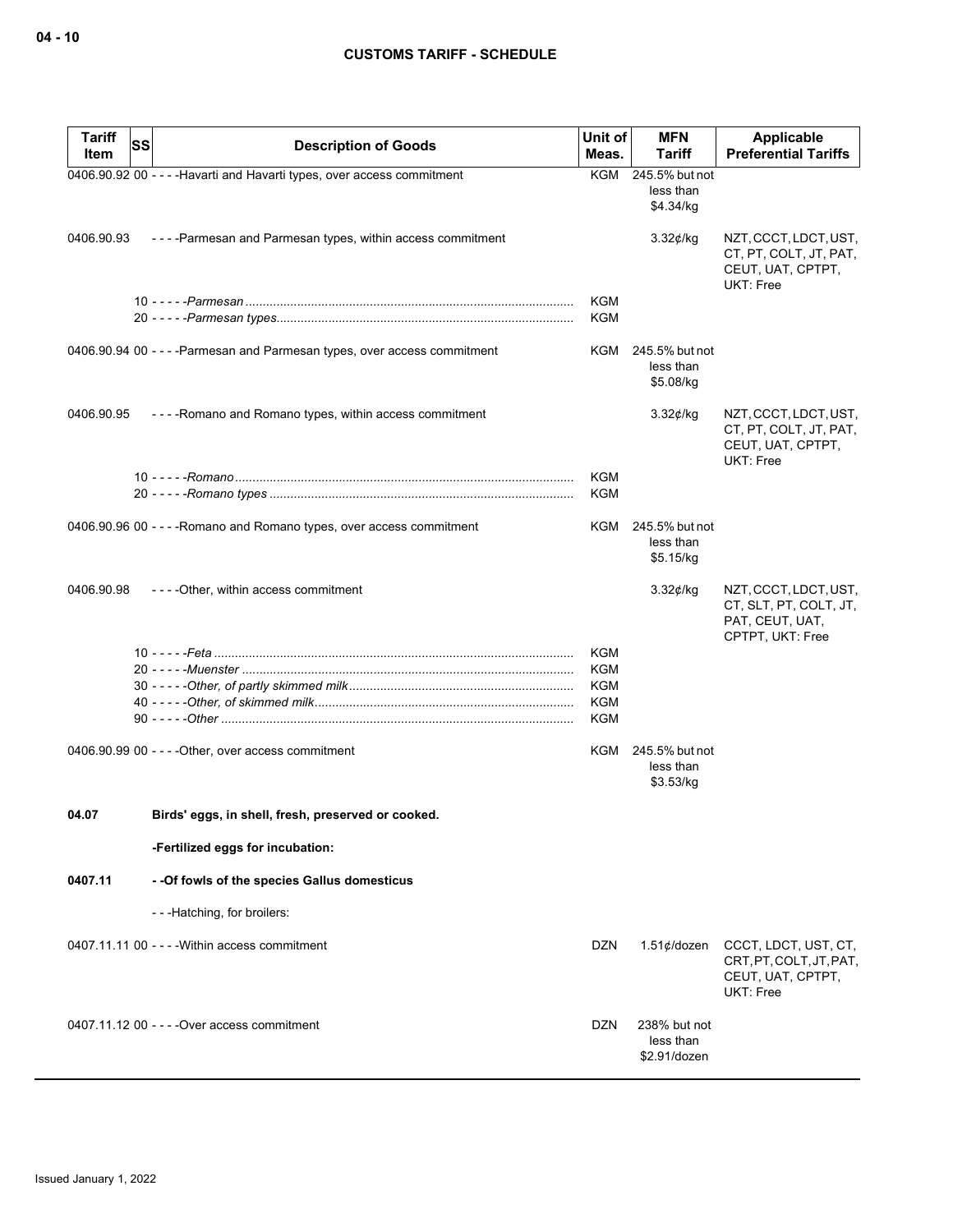| <b>Tariff</b><br><b>Item</b> | SS | <b>Description of Goods</b>                                                                                                                                                    | Unit of<br>Meas.         | <b>MFN</b><br>Tariff                       | <b>Applicable</b><br><b>Preferential Tariffs</b>                                                     |
|------------------------------|----|--------------------------------------------------------------------------------------------------------------------------------------------------------------------------------|--------------------------|--------------------------------------------|------------------------------------------------------------------------------------------------------|
|                              |    | ---Other:                                                                                                                                                                      |                          |                                            |                                                                                                      |
|                              |    | 0407.11.91 00 - - - - Within access commitment                                                                                                                                 | <b>DZN</b>               | $1.51¢$ /dozen                             | CCCT, LDCT, UST, CT,<br>CRT, PT, COLT, JT, PAT,<br>CEUT, UAT, CPTPT,<br>UKT: Free                    |
|                              |    | 0407.11.92 00 - - - - Over access commitment                                                                                                                                   | DZN                      | 163.5% but not<br>less than<br>79.9¢/dozen |                                                                                                      |
| 0407.19.00                   |    | - -Other                                                                                                                                                                       |                          | Free                                       | CCCT, LDCT, UST,<br>CIAT, CT, CRT, PT,<br>COLT, JT, PAT, HNT,<br>KRT, CEUT, UAT,<br>CPTPT, UKT: Free |
|                              |    |                                                                                                                                                                                | <b>DZN</b><br><b>DZN</b> |                                            |                                                                                                      |
|                              |    | -Other fresh eggs:                                                                                                                                                             |                          |                                            |                                                                                                      |
| 0407.21                      |    | - - Of fowls of the species Gallus domesticus                                                                                                                                  |                          |                                            |                                                                                                      |
| 0407.21.10                   |    | - - - Within access commitment                                                                                                                                                 |                          | $1.51¢$ /dozen                             | CCCT, LDCT, UST, CT,<br>CRT, PT, COLT, JT, PAT,<br>CEUT, UAT, CPTPT,<br>UKT: Free                    |
|                              |    | 10 - - - - - White, regular, excluding organic and other specialty, for retail or table<br>20 - - - - - Organic and other specialty, including free run or range, omega, brown | <b>DZN</b><br><b>DZN</b> |                                            |                                                                                                      |
|                              |    |                                                                                                                                                                                | <b>DZN</b>               |                                            |                                                                                                      |
|                              |    | 0407.21.20 00 - - - Over access commitment                                                                                                                                     | DZN                      | 163.5% but not<br>less than<br>79.9¢/dozen |                                                                                                      |
| 0407.29.00 00 - - Other      |    |                                                                                                                                                                                | <b>DZN</b>               | Free                                       | CCCT, LDCT, UST,<br>CIAT, CT, CRT, PT,<br>COLT, JT, PAT, HNT,<br>KRT, CEUT, UAT,<br>CPTPT, UKT: Free |
| 0407.90                      |    | -Other                                                                                                                                                                         |                          |                                            |                                                                                                      |
|                              |    | - - - Of the fowls of the species Gallus domesticus:                                                                                                                           |                          |                                            |                                                                                                      |
|                              |    | 0407.90.11 00 - - - - Within access commitment                                                                                                                                 | DZN                      | $1.51¢$ /dozen                             | CCCT, LDCT, UST, CT,<br>CRT, PT, COLT, JT, PAT,<br>CEUT, UAT, CPTPT,<br>UKT: Free                    |
|                              |    | 0407.90.12 00 - - - - Over access commitment                                                                                                                                   | DZN.                     | 163.5% but not<br>less than<br>79.9¢/dozen |                                                                                                      |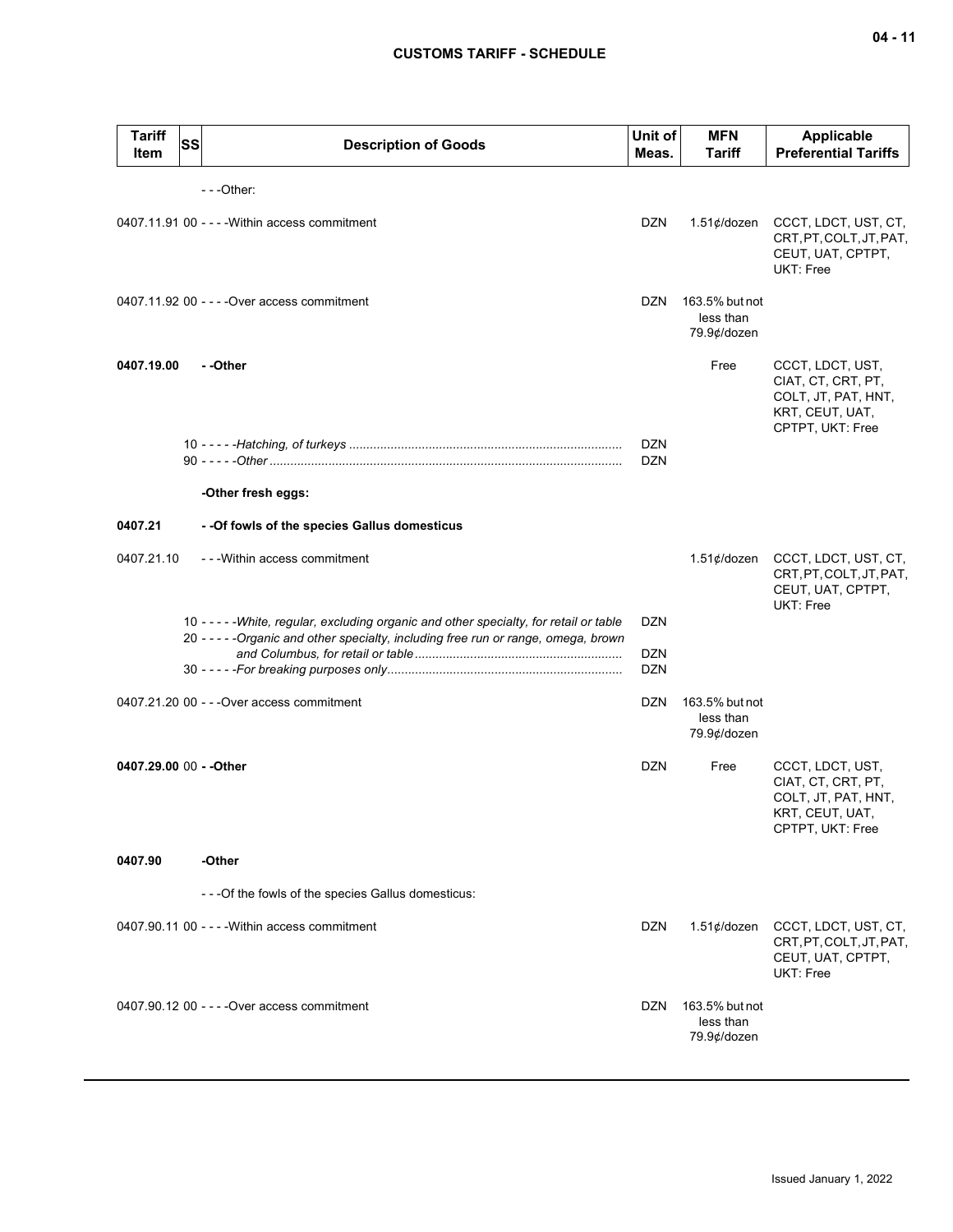| <b>Tariff</b><br>SS       | <b>Description of Goods</b>                                                                                                                                                                                        | Unit of                  | <b>MFN</b>    | <b>Applicable</b>                                                                                    |
|---------------------------|--------------------------------------------------------------------------------------------------------------------------------------------------------------------------------------------------------------------|--------------------------|---------------|------------------------------------------------------------------------------------------------------|
| Item                      |                                                                                                                                                                                                                    | Meas.                    | <b>Tariff</b> | <b>Preferential Tariffs</b>                                                                          |
| 0407.90.90 00 - - - Other |                                                                                                                                                                                                                    | <b>DZN</b>               | Free          | CCCT, LDCT, UST,<br>CIAT, CT, CRT, PT,<br>COLT, JT, PAT, HNT,<br>KRT, CEUT, UAT,<br>CPTPT, UKT: Free |
| 04.08                     | Birds' eggs, not in shell, and egg yolks, fresh, dried, cooked by<br>steaming or by boiling in water, moulded, frozen or otherwise preserved,<br>whether or not containing added sugar or other sweetening matter. |                          |               |                                                                                                      |
|                           | -Egg yolks:                                                                                                                                                                                                        |                          |               |                                                                                                      |
| 0408.11                   | - -Dried                                                                                                                                                                                                           |                          |               |                                                                                                      |
|                           | 0408.11.10 00 - - - Within access commitment                                                                                                                                                                       | KGM                      | 8.5%          | CCCT, LDCT, UST, CT,<br>PT, COLT, JT, CEUT,<br>UAT, CPTPT, UKT: Free                                 |
|                           | 0408.11.20 00 - - - Over access commitment                                                                                                                                                                         | <b>KGM</b>               | \$6.12/kg     |                                                                                                      |
| 0408.19                   | - -Other                                                                                                                                                                                                           |                          |               |                                                                                                      |
|                           | 0408.19.10 00 - - - Within access commitment                                                                                                                                                                       | KGM                      | 6.63 $¢$ /kg  | CCCT, LDCT, UST, CT,<br>PT, COLT, JT, PAT,<br>CEUT, UAT, CPTPT,<br>UKT: Free                         |
|                           | 0408.19.20 00 - - - Over access commitment                                                                                                                                                                         | <b>KGM</b>               | \$1.52/kg     |                                                                                                      |
|                           | -Other:                                                                                                                                                                                                            |                          |               |                                                                                                      |
| 0408.91                   | - -Dried                                                                                                                                                                                                           |                          |               |                                                                                                      |
|                           | 0408.91.10 00 - - - Within access commitment                                                                                                                                                                       | KGM                      | 8.5%          | CCCT, LDCT, UST, CT,<br>PT, COLT, JT, CEUT,<br>UAT, CPTPT, UKT: Free                                 |
|                           | 0408.91.20 00 - - - Over access commitment                                                                                                                                                                         | KGM                      | \$6.12/kg     |                                                                                                      |
| 0408.99                   | - -Other                                                                                                                                                                                                           |                          |               |                                                                                                      |
| 0408.99.10                | - - - Within access commitment                                                                                                                                                                                     |                          | 6.63¢/kg      | CCCT, LDCT, UST, CT,<br>PT, COLT, JT, PAT,<br>CEUT, UAT, CPTPT,<br>UKT: Free                         |
|                           |                                                                                                                                                                                                                    | <b>KGM</b><br><b>KGM</b> |               |                                                                                                      |
|                           | 0408.99.20 00 - - - Over access commitment                                                                                                                                                                         | <b>KGM</b>               | \$1.52/kg     |                                                                                                      |
| 0409.00.00                | Natural honey.                                                                                                                                                                                                     |                          | Free          | CCCT, LDCT, GPT, UST,<br>MXT, CIAT, CT, CRT, IT,                                                     |
|                           |                                                                                                                                                                                                                    |                          |               | PT, COLT, JT, PAT, HNT,<br>KRT, CEUT, UAT,<br>CPTPT, UKT: Free                                       |
|                           |                                                                                                                                                                                                                    | <b>KGM</b>               |               |                                                                                                      |